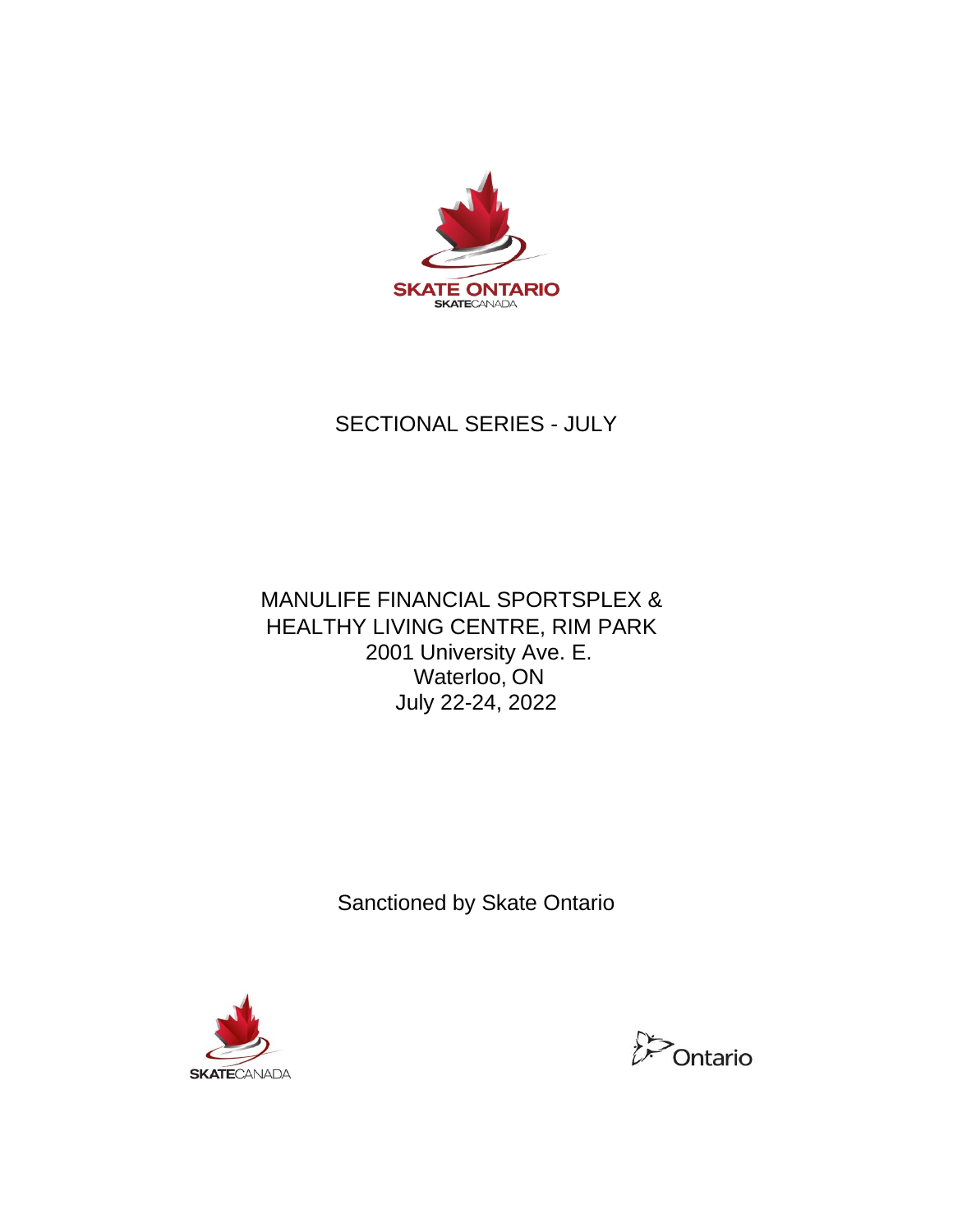

An invitation is extended to all eligible figure skaters to participate in the 2022 Skate Ontario Sectional Series – July event. Skate Canada rules and regulations will apply throughout the competition unless otherwise specified. Rule amendments passed at the Skate Canada Ice Summit as well as any changes to ISU regulations, applicable to Skate Canada sanctioned events shall also apply.

The 2022 Skate Ontario Sectional Series July event is not a qualifying event for the 2023 Skate Ontario Sectional Championships.

Skate Canada is organizing a Next Gen competition and camp for NextGen Team members in conjunction with the July event. Some additional Junior skaters/teams may be invited to compete in this NextGen competition. More details to be released from Skate Canada.

We are confirming that this event will be held in accordance with all necessary Public Health, Provincial Government and/or facility protocols and restrictions as related to COVID 19, if applicable.

## **REGISTRATION:**

Registration for this event is an **online submission** and must be completed in full, including payment. Registrants must also acknowledge and agree to all policies listed in the cart for the entry to be finalized.

Please have the following ready before registering:

- Skate Canada number
- Category information
- partner's name, Skate Canada number, date of birth and home club (if applicable)
- Coach's email
- Credit card information

### **CDS**

**For the Skate Ontario Sectional Series July event competitors must submit a CD with their program music when checking in at skater registration. Skaters are asked to give their coach a back-up CD when they compete.**

## **REGISTRATION OPENING & CLOSING DATES:**

Registration for this event will open at **12:00 PM EST on June 1, 2022** and will close at **11:59 PM EST on June 5, 2022**

The detailed registration instructions are included on the Sectional Series – July event registration site at:

#### [register here](https://registration.skateontario.org/pages/Events-2022-2023/Sectional-Series-July/?sort=start_date)

Access to online registration will cease at **11:59 pm** EST on **June 5, 2022** or once registration has filled. Registrations will be accepted on a first come, first serve basis. Please review your entry information before submitting.

In the event that registration fills, skaters will be able to add their names to the waitlist. If a spot becomes available, skaters will have 24 hours to register. Waitlisted skaters will be accommodated until start orders are posted.

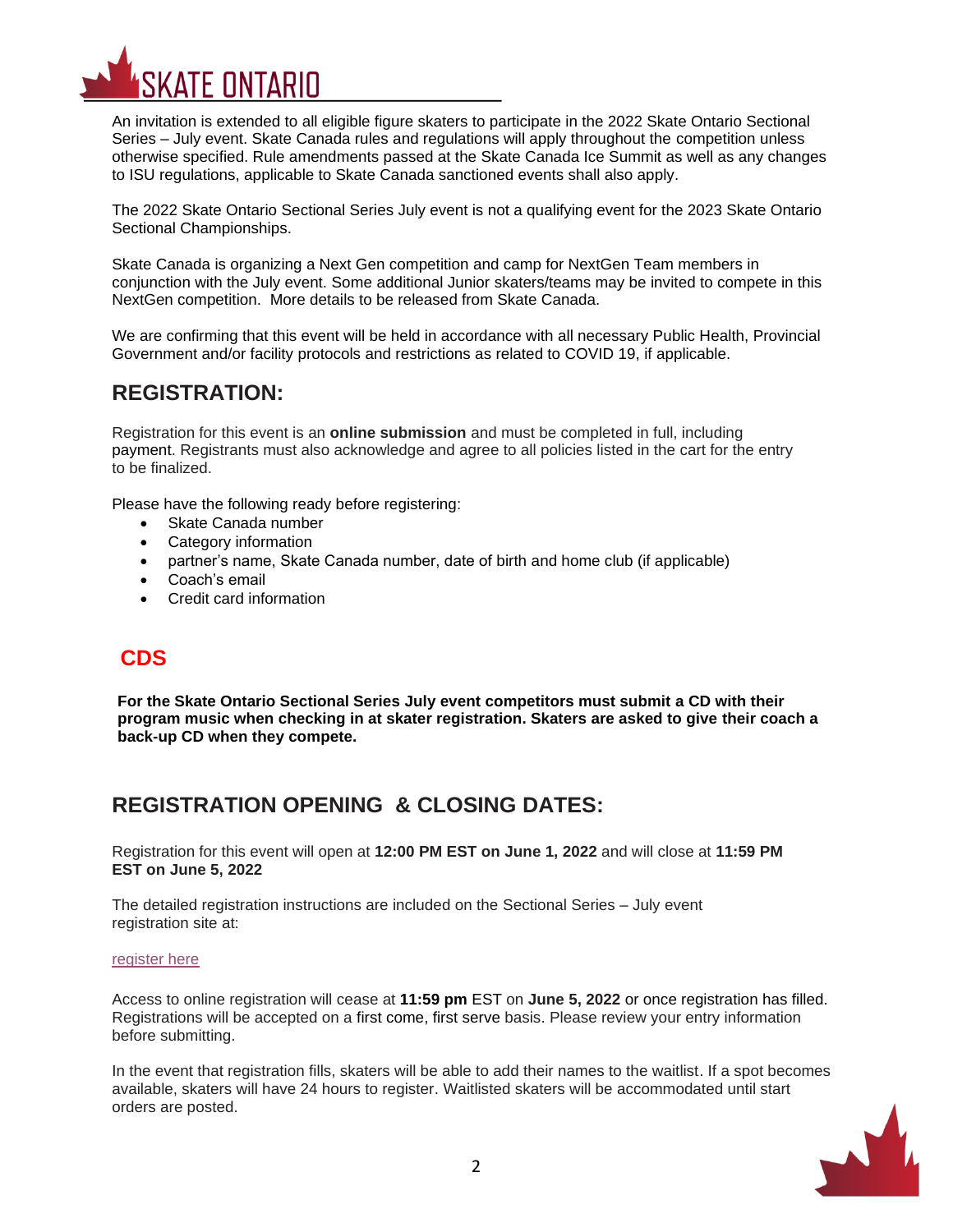

# **CONFIRMATION EMAILS**

An email copy of each registration invoice will be automatically generated and sent to the account holder at the email address on the registrant's profile.

**Please note that if you select "no" for News, Upcoming Program and Registration Information in the Message List on your Uplifter Registration account, you will not receive general emails from Skate Ontario about the event. These emails may include links to the competition entry lists, start orders and results as well as important athlete updates**.

# **COACHES' CONFIRMATION EMAILS**

Coaches will receive an email confirming their athlete's registration information (if the correct email is provided at registration). It is the responsibility of the registrant to ensure the accuracy of the coach(es) email.

# **CATEGORIES**

Starting Orders shall be determined by a random draw in each category.

For event requirements and specifications, please refer to the 2022-2023 Skate Canada Technical Handbook (Skate Canada Rulebook).

The following categories are to be held at the 2022 Sectional Series – July event:

#### **ALL DISCIPLINES AT ALL LEVELS ARE OFFERED AS SEPARATE CATEGORIES ONLY. SKATERS WISHING TO DO BOTH SHORT & FREE MUST REGISTER FOR EACH SEGMENT SEPARATELY**

### **PRE-NOVICE**

| Women/Men | Must have passed the complete STAR 5 (or equivalent) Free Skate<br>assessment.<br>Shall be under the age of 16 before July 1, 2022                          |
|-----------|-------------------------------------------------------------------------------------------------------------------------------------------------------------|
| Pair      | Must have passed the complete STAR 5 (or equivalent) Free Skate<br>assessment.<br>Shall be under the age of 18 before July 1, 2022                          |
| Ice Dance | At least one partner must have passed the complete STAR 5 (or<br>equivalent) Dance assessment or higher<br>Shall be under the age of 18 before July 1, 2022 |
|           | Pattern Dances to be skated: Rocker Foxtrot (4 sequences) & Killian (4<br>sequences)                                                                        |

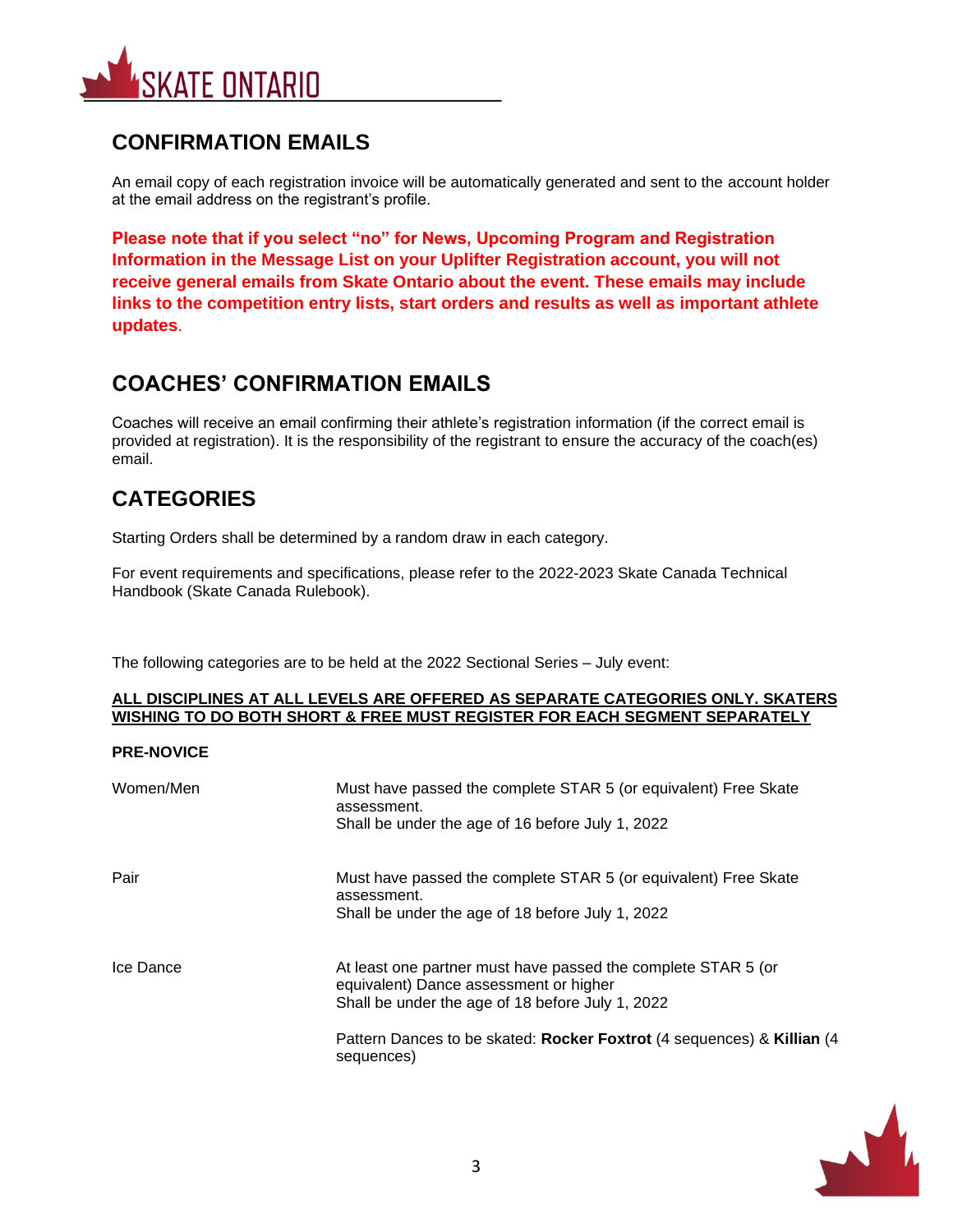

| <b>NOVICE</b>            |                                                                                                                                      |
|--------------------------|--------------------------------------------------------------------------------------------------------------------------------------|
| Women/Men                | Must have passed the complete Gold Free Skating assessment.<br>Shall be under the age of 17 before July 1, 2022                      |
| Pair                     | Must have passed the complete STAR 10 (or equivalent) Free Skate<br>assessment.<br>No age requirements                               |
| Ice Dance                | At least one partner must have passed the complete STAR 8 (or<br>equivalent) Dance Assessment or higher                              |
|                          | Woman shall be under the age of 19 before July 1, 2022. Men shall be<br>under the age of 21 before, July 1, 2022                     |
|                          | Pattern Dances to be skated: Paso Doble (3 sequences) & Viennese<br>Waltz (3 Sequences)                                              |
| <b>JUNIOR</b>            |                                                                                                                                      |
| Women/Men                | Must have passed the complete Gold Free Skating assessment.<br>Shall meet current ISU Junior age criteria - max. limit only applies. |
| Pair                     | Must have passed the complete Gold Free Skating assessment.<br>No age requirement.                                                   |
| Ice Dance<br>Assessments | At least one partner must have passed Gold A and Gold B Dance                                                                        |
|                          | Shall meet current ISU Junior age criteria - max. limit only applies                                                                 |
| <b>SENIOR</b>            |                                                                                                                                      |
| Women/Men                | Must have passed the complete Gold Free Skating assessment.<br>No age requirement.                                                   |
| Pair                     | Must have passed the complete Gold Free Skating assessment.<br>No age requirement.                                                   |
| Ice Dance                | At least one partner must have passed Gold A and Gold B Dance<br>Assessments<br>No age requirement.                                  |

Starting orders shall be determined by a random draw in each category.

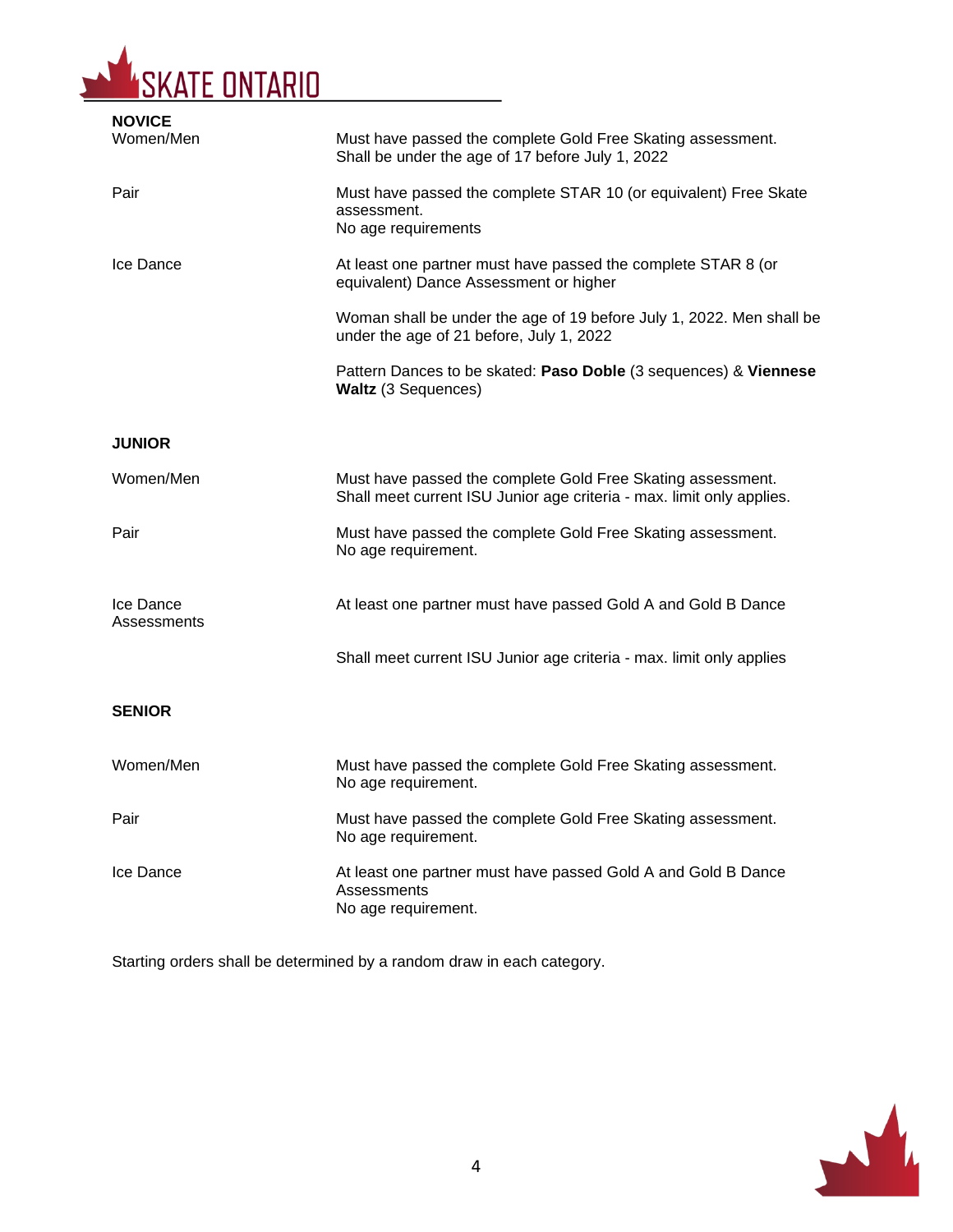

### **ENTRY FEES**

Payable by VISA, MasterCard or debit only. No other form of payment will be accepted.

### **PRE-NOVICE & NOVICE**

**\$180.00** per person for Pre-Novice & Novice Singles Short Program + H.S.T. **\$180.00** per person for Pre-Novice & Novice Singles Free Program + H.S.T. **\$198.00** per team for Pre-Novice & Novice Pair Short Program + H.S.T **\$198.00** per team for Pre-Novice & Novice Pair Free Program + H.S.T **\$210.00** per team for Pre-Novice & Novice Pattern Dance + H.S.T. **\$210.00** per team for Pre-Novice & Novice Free Dance + H.S.T.

### **JUNIOR & SENIOR**

**\$180.00** per person for Junior & Senior Singles Short Program + H.S.T. **\$180.00** per person for Junior & Senior Singles Free Program + H.S.T. **\$198.00** per team for Junior & Senior Pair Short Program + H.S.T **\$198.00** per team for Junior & Senior Pair Free Program + H.S.T **\$198.00** per team for Junior & Senior Dance Rhythm Dance + H.S.T. **\$198.00** per team for Junior & Senior Dance Free Dance + H.S.T.

### **FOR INQUIRIES CONTACT:**

**Skate Ontario Event Staff Point of Contact:** Michelle Hunsley [mhunsley@skateontario.org](mailto:mhunsley@skateontario.org)

## **RULES AND REGULATIONS**

Registration is finalized only when all information is filled in and payment completed. Your receipt of payment is your registration confirmation. Please print your receipt and retain for your records.

**LATE ENTRIES:** Entries received after the closing date will be considered by the Technical Representative for registration. Late entries are subject to a late fee of a 50% surcharge of registration fees for all categories. No late entries will be considered after start orders are posted (two weeks before event start). All late fees are 100% non refundable.

**REFUNDS:** Full refunds will be given for any cancelled categories. NO REFUNDS (including medical) will be given after registration close.

**WITHDRAWALS PRIOR TO REGISTRATION CLOSE:** If an entry is withdrawn prior to the registration closing date, a refund (less an administrative fee of \$50.00 per skater/team) will be granted.

**CHANGE OF CATEGORY FEE:** There will be a \$50 change of category fee applied for each granted change request after an online registration has been submitted.

**RESTRICTIONS:** In the case of a very large entry in any category, the entries will be drawn into groups. All groups are final and cannot be changed.